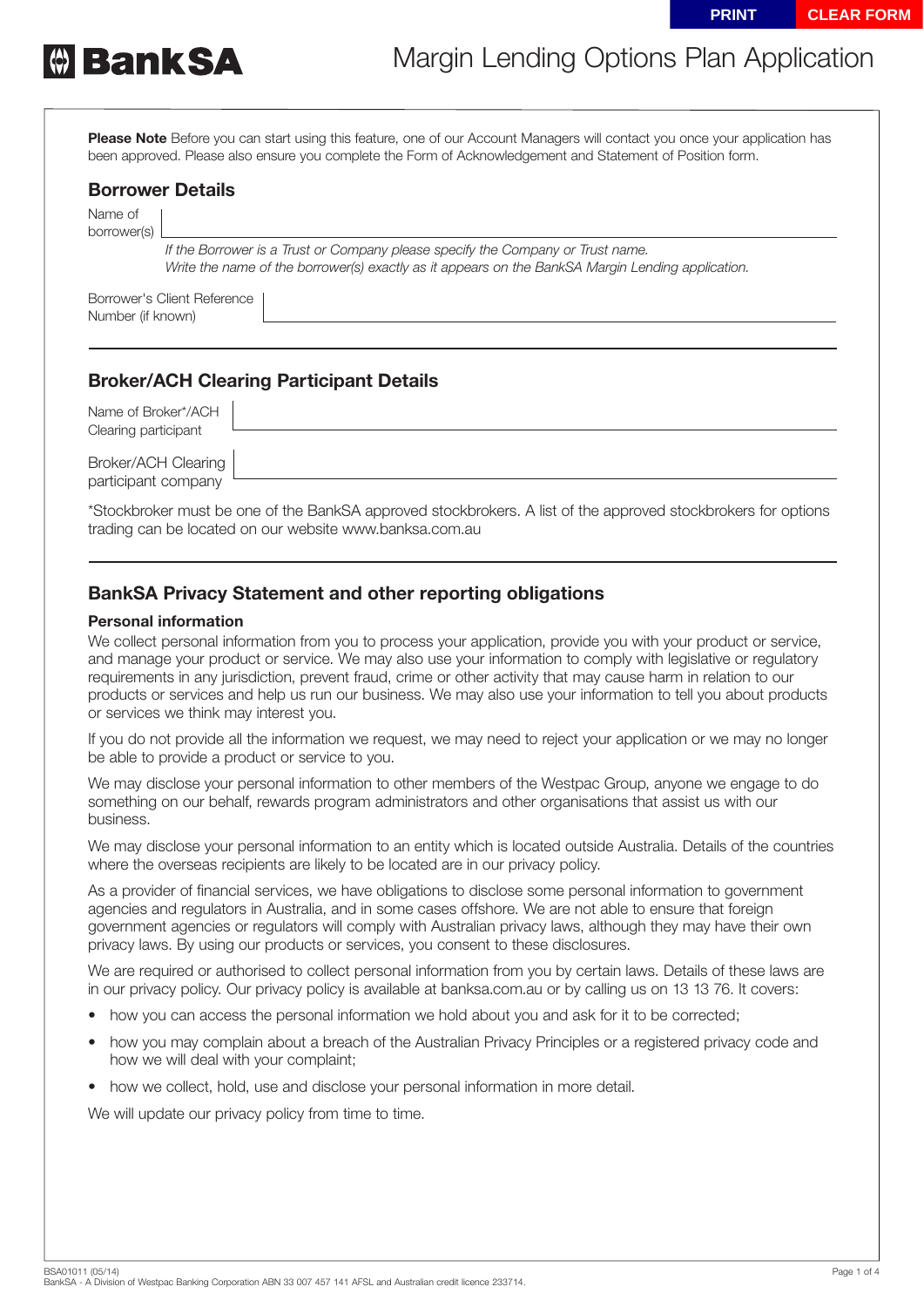#### **Credit information**

We may:

- obtain consumer credit information about you from a credit reporting body to enable us to assess your creditworthiness;
- obtain information about your commercial activities or commercial credit worthiness from a business which provides information about the commercial credit worthiness;
- exchange personal information and credit information about you with other credit providers to assess your application and creditworthiness and to notify them of any defaults by you;
- disclose credit information and other personal information about you to a guarantor or to a proposed guarantor (for the purpose of them considering whether to offer to act as guarantor);
- give or obtain a banker's opinion about you.

If you are a proposed guarantor, we may obtain credit reporting information about you from a credit reporting body for the purpose of assessing whether to accept you as a guarantor.

If you have made your application or have been introduced to us through a broker or other intermediary, we may exchange credit information and other personal information about you with them. We may also communicate with them directly in relation to your application instead of communicating with you.

The privacy page of our website banksa.com.au includes a "Statement of Notifiable Matters". These are matters you should be aware of in relation to the use and disclosure of your credit information. This statement includes:

- details of the credit reporting bodies to which we are likely to disclose your credit information, the types of credit information we may give them and how this information will be used;
- vour rights over your credit information, including how you can access and correct your information and make complaints;
- your rights to direct a credit reporting body to limit the use of your information for direct marketing purposes and what protections are available if you believe you are a victim of fraud; and
- information about our Credit Reporting Policy.

You can call us on 13 13 76 for a hard copy of the Statement of Notifiable Matters.

#### **Other acknowldegements and consents**

- We may confirm the details of the information provided in your application.
- Where you have provided information about another individual, you must make them aware of that fact and the contents of the Privacy Statement.

We and members of the Westpac Group will use or disclose your personal information to contact you or send you information about other products and services offered by the Westpac Group or its preferred suppliers. Please call us on 13 13 76, if you do not wish to receive marketing communications from us.

We are required to identify certain US persons in order to meet account information reporting requirements under local and international laws.

If you or (where you are an entity) any office bearer\* of the entity and/or any individual who holds an interest in the entity of more than 25% (a Controlling Person) are a US citizen or US tax resident, you must telephone 1300 668 155 at the time of entering into this agreement. When you contact us you will be asked to provide additional information about your US tax status and/or the US tax status of any Controlling Person which will constitute certification of US tax status for the purposes of the application for this facility.

Unless you notify us that you and/or any Controlling Person are a US citizen or US tax resident as specified above, accepting the terms of this agreement constitutes certification that you and/or each Controlling Person are not a US citizen or US tax resident.

If at any time after entering into this agreement, information in our possession suggests that you and/or any Controlling Person may be a US citizen or US tax resident, we may request you to provide further information on your US tax status and/or the US tax status of any Controlling Person. Failure to respond may result in us imposing additional reporting requirements on the facility.

\* Director of a company, partner in a partnership, trustee of a trust, chairman, secretary or treasurer of an association or co-operative.

#### **Definitions**

"We", "our", "us" means BankSA – A Division of Westpac Banking Corporation ABN 33 007 457 141. "Westpac Group" means Westpac Banking Corporation and its related bodies corporate.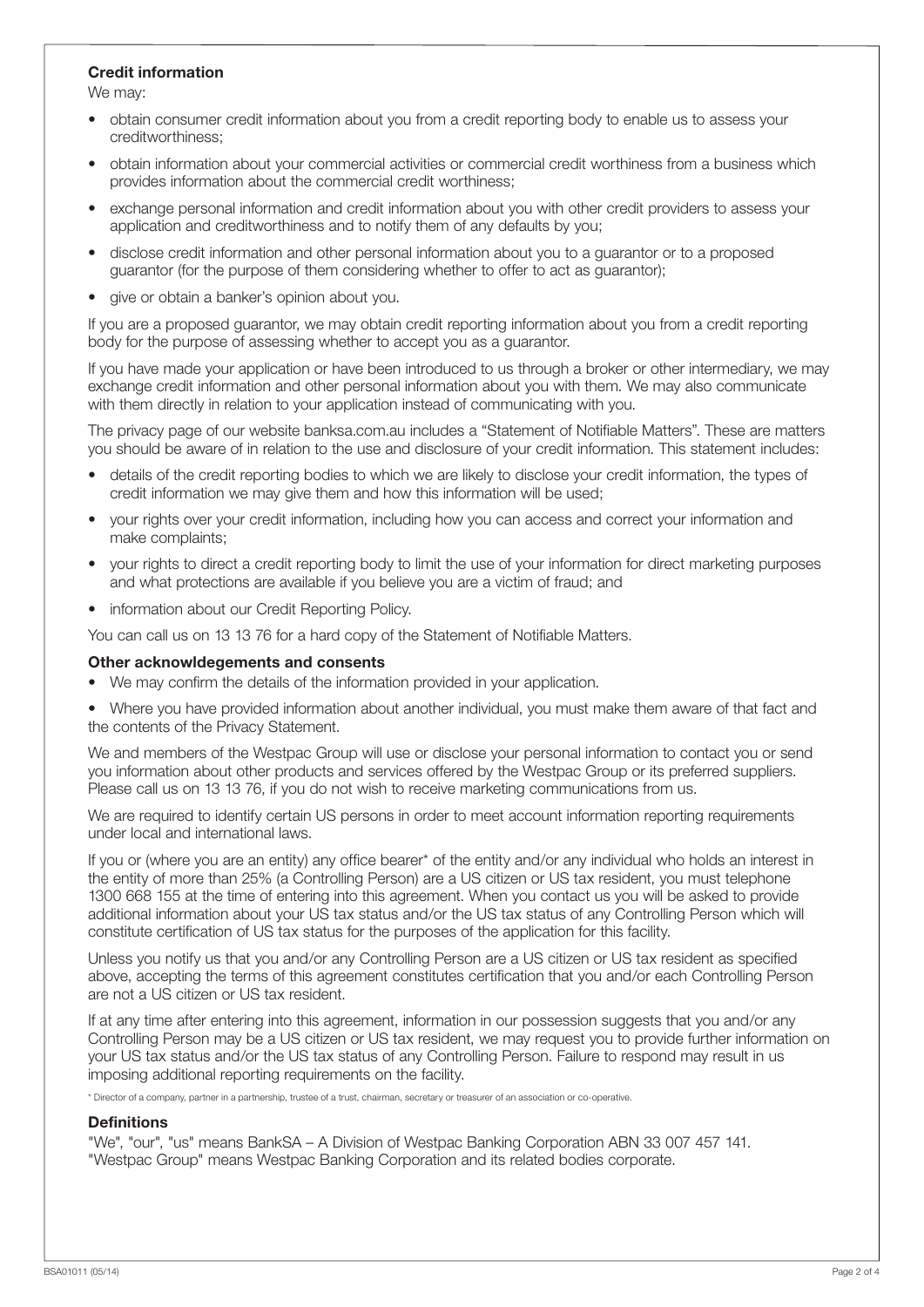## **Declaration and Signing**

By signing this application you acknowledge:

- having read and understood the Options Plan Terms and Conditions;
- that the Options Plan Terms and Conditions are supplementary to the facility agreement that you have read and understood; and
- you have read and accept the BankSA Privacy Statement and other reporting obligations.

For companies either two directors, one director and one secretary or the sole director must sign and executions are in accordance with S127 of the Corporations act.

#### **First Borrowers Name**

| Full                                                                                                                              | Office held    |      |
|-----------------------------------------------------------------------------------------------------------------------------------|----------------|------|
| Name                                                                                                                              | (if a company) |      |
| Signature<br><u> 1980 - Jan Stein Stein Stein Stein Stein Stein Stein Stein Stein Stein Stein Stein Stein Stein Stein Stein S</u> |                | Date |
|                                                                                                                                   |                |      |
| <b>First Third Party Security Provider</b>                                                                                        |                |      |
| Full                                                                                                                              | Office held    |      |
| Name                                                                                                                              | (if a company) |      |
| Signature<br>the control of the control of the control of the control of the control of the control of                            |                | Date |
| <b>Second Borrowers Name</b>                                                                                                      |                |      |
| Full                                                                                                                              | Office held    |      |
| Name                                                                                                                              | (if a company) |      |
|                                                                                                                                   |                |      |
| the control of the control of the control of the control of the control of the<br>Signature                                       |                | Date |
| <b>Second Third Party Security Provider</b>                                                                                       |                |      |
| Full                                                                                                                              | Office held    |      |
| Name                                                                                                                              | (if a company) |      |
| Signature<br><u> 1989 - Johann Barbara, marka a shekara tsa 1989 - An tsa 1989 - An tsa 1989 - An tsa 1989 - An tsa 1989 - An</u> |                | Date |
|                                                                                                                                   |                |      |
|                                                                                                                                   |                |      |
|                                                                                                                                   |                |      |
|                                                                                                                                   |                |      |
|                                                                                                                                   |                |      |
|                                                                                                                                   |                |      |
|                                                                                                                                   |                |      |
|                                                                                                                                   |                |      |
|                                                                                                                                   |                |      |
|                                                                                                                                   |                |      |
|                                                                                                                                   |                |      |
|                                                                                                                                   |                |      |
|                                                                                                                                   |                |      |
|                                                                                                                                   |                |      |
|                                                                                                                                   |                |      |
|                                                                                                                                   |                |      |
| Common Seal (if application)                                                                                                      |                |      |
|                                                                                                                                   |                |      |
|                                                                                                                                   |                |      |
|                                                                                                                                   |                |      |
|                                                                                                                                   |                |      |
|                                                                                                                                   |                |      |